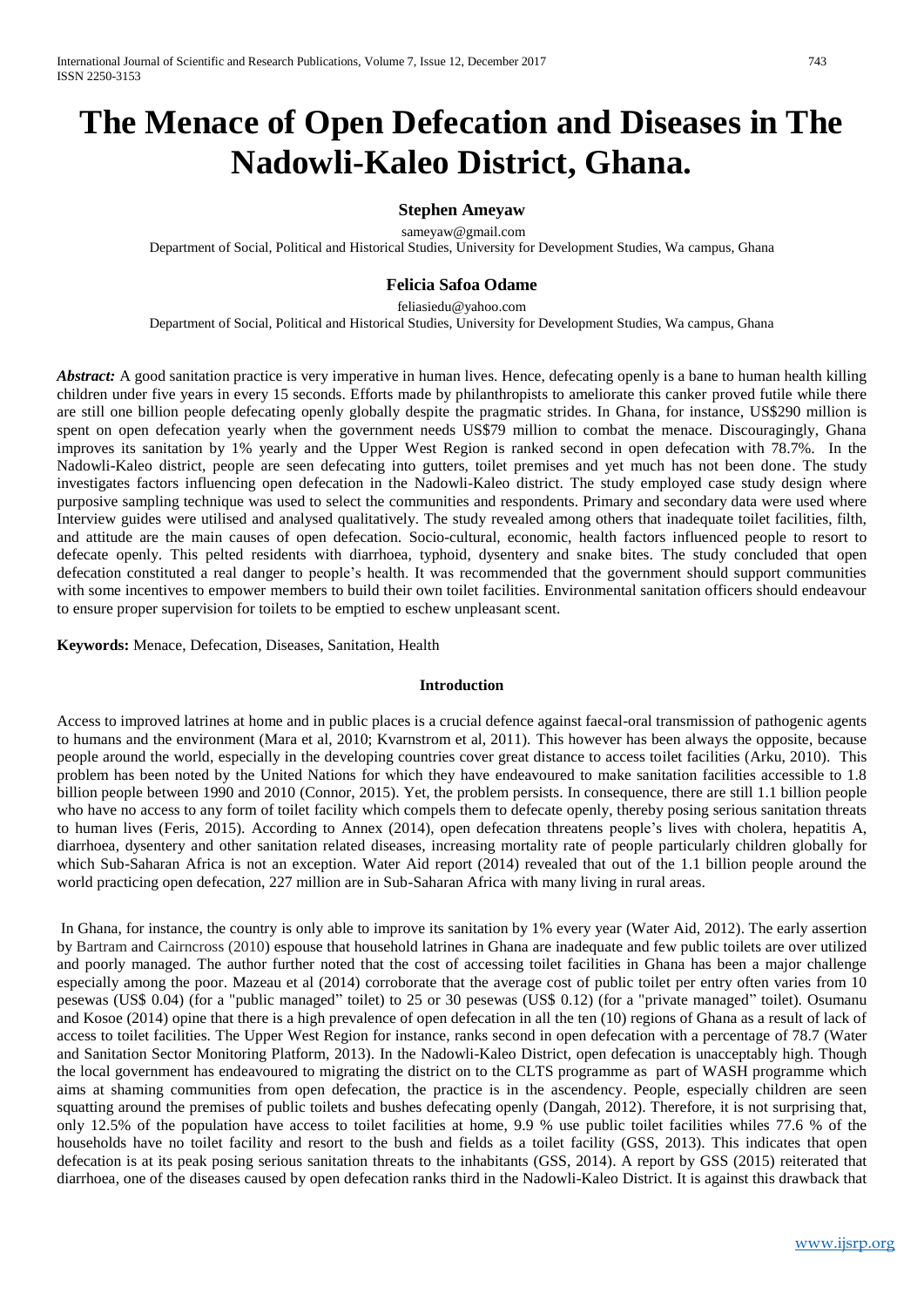the study sought to investigate the state of open defecation, factors influencing open defecation practices and implications of open defecation. This paper is subsumed into four sections which includes introduction, methods findings and discussion.

### **Methodology**

The study was conducted in the Nadowli-Kaleo District of the Upper West Region of Ghana. According to the GSS report (2014), Nadowli-Kaleo District is centrally located in the Upper West Region of Ghana. The district is bordered to the South by Wa Municipal, West by Burkina Faso, North by Jirapa and Lambussie-Karni Districts and to the East by the Daffiama-Bussie-Issa District. A case study design was employed to collect in-depth information from the respondents as asserted by Yin (2015). This helped to solicit deeper information of the topic under investigation. This confirms Yin (2015) allusion that, case study design offers an in-depth study of a particular situation and narrows down to a very broad field of research into one easily researchable topic. This design was imperative because it allowed the use of a qualitative approach which permits the utilisation of nonprobability sampling and unstructured interview guide to target appropriate respondents. The study targeted 52 household's heads, 2 Environmental sanitation officers and a healthcare Officer. This was adequate to attain the standards of thematic saturation in qualitative research as stressed by Creswell (2014). A purposive sampling was used to select two communities within Kaleo and the respondents. This was done via purposive criteria (Yin, 2003). Primary and secondary data were sourced. The data were analysed qualitatively via constant comparative analysis where concepts and ideas from the interviews were coded and categorized into like and unlike themes.

#### **Findings and Discussion**

This section presents the findings of the study, which borders on the state of open defecation, the factors influencing open defecation practices and the implications of open defecation.

#### **The state of open defecation in the selected communities**

#### **Table 1: households' toilets in the communities**

| Number of households with or without toilet facility                         | Number of households' toilets in the<br>selected communities | <b>Percentage</b><br>$\frac{6}{6}$ |
|------------------------------------------------------------------------------|--------------------------------------------------------------|------------------------------------|
| The number households with toilet facility                                   | 8                                                            | 15                                 |
| The number of household heads with toilet under<br>construction              | 5                                                            | 10                                 |
| The number of household heads whose toilet has been<br>destroyed by the rain | 6                                                            | 12                                 |
| The number of household heads without toilet facility                        | 33                                                           | 63                                 |
| <b>Total</b>                                                                 | 52                                                           | 100                                |

From table 1, majority (63%) of the respondents have no toilet facility at home, some of the respondents have had their toilet facilities destroyed by a heavy rain, only 15% have an effective toilet facility in use and 10% have their toilet under construction. Therefore, this is a clear indication that majority (85%) of the respondents have no access to toilet facilities and resorted to using the forest as a toilet facility since the communities have a public toilet. This confirms Ghana Statistical Service Report (2014) that majority (77.9%) of the households do not have access to toilet facilities and this impels them to resort to open defecation in the communities thereby fouling the environment. In addition, respondents were interviewed to solicit information about the actual causes of open defecation. Figure 1 details their responses.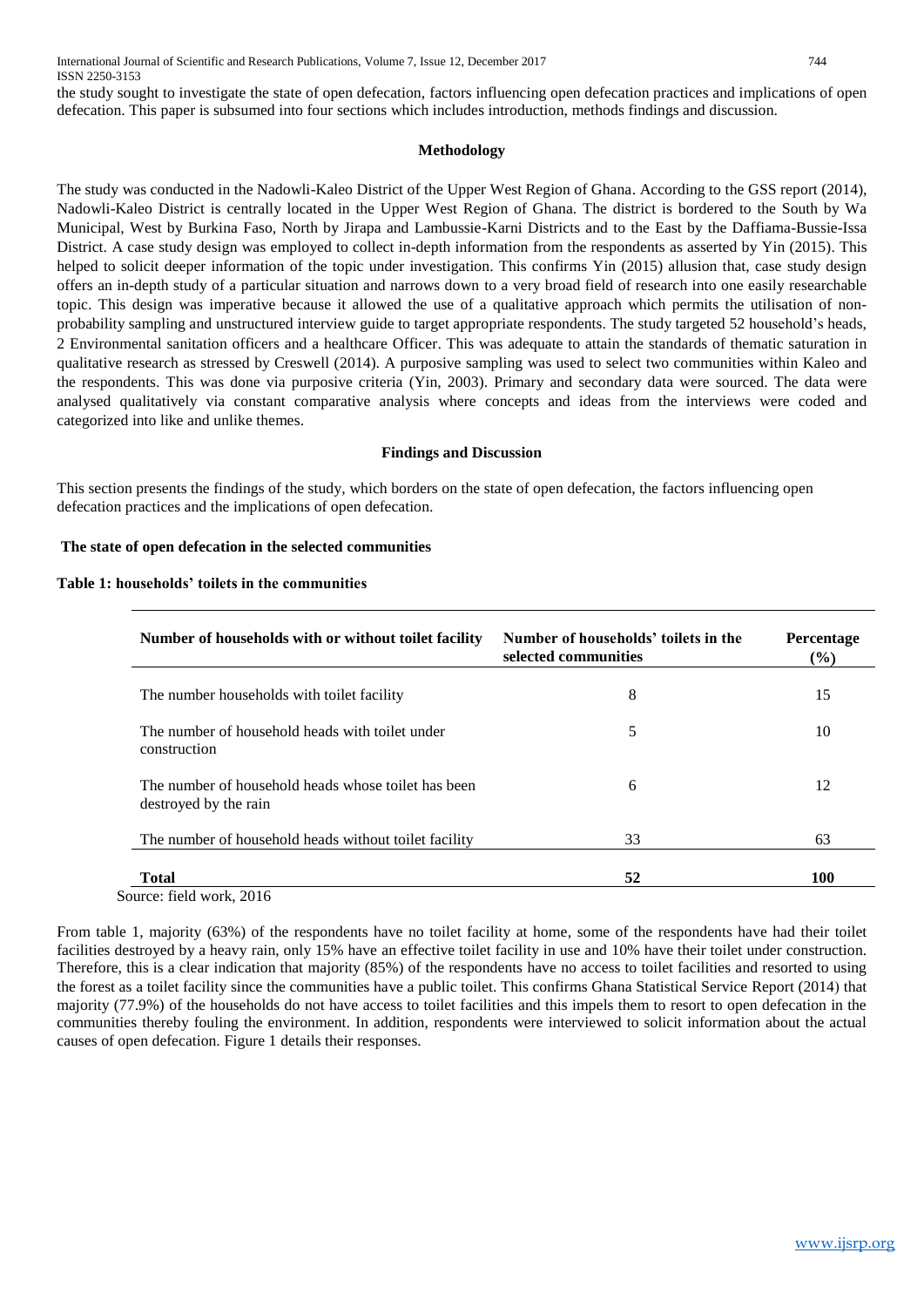



#### Source: fieldwork, 2016

Figure 1 indicates that majority (50%) of the respondents attributed open defecation to inadequate toilet facilities within the various houses and in the community at large as indicated in this study earlier. Additionally, 25% of the respondents explained that filth at the toilet facilities, especially the public toilet motivate them to defecate openly. In subsequence, 18% of the respondents disclosed that attitudes and distance are the reasons for which they defecate in the bush or field. The study revealed that children and other relatives who use the household toilets and public toilets defecate on the floor of the toilet instead of defecating directly into the toilet holes which makes the toilet unhygienic. An elderly woman expressed the view that:

#### *"It is not advisable using the toilet facility at all, the toilet is too dirty and children defecate all over. There are always heaps of*  faeces on the floor; you cannot get a place to even stand to defecate, so it is important using the tick forest behind the toilet" *(*field interview, 2016).

This statement indicates that respondents wished to use the toilet facility, especially the public toilet, but defecating haphazardly at the toilet facilities makes it unattractive for users. This makes the place very dirty and smelly for which users prefer to resort to the bush to the use of the toilet facilities. This refutes United Nations Report (2013) that majority of the people prefers using the bush as their toilet facility to the using of public toilet because of their attitudes. Per the views stipulated in figure 1, respondents were of the view that inadequate toilet facility and filth, especially in the public toilets are the main causes of open defecation as espoused by Mazeau et al (2014). Furthermore, 13% of the respondents disclosed that open defecation is at its peak due to peoples' attitude of refusing to use toilet facilities either at home or the public. The assemblyman expressed the view that even though, toilet facilities are inadequate the people would fail to use the toilet when new ones are built since they have acclimatised themselves with the free range (open defecation). In addition, few respondents were of the view that, the distance from their houses to the toilet is very far. An elderly in one of the communities remarked that:

'T*his community has no toilet facility and the nearby community has a toilet, but looking at the distance from my house to the toilet is very far. If want to use the public toilet I might ease on myself. Hence, using my backyard farm or any nearby bush is more convenient than visiting the toilet*" (field interview, 2016).

The narration shows that distance makes it difficult for people, especially children, the sick and the aged to utilise the facility which impels them to resort to open defecation thereby escalating the state of sanitation.

**Plates indicating the state of public toilet and open defecation site in the communities**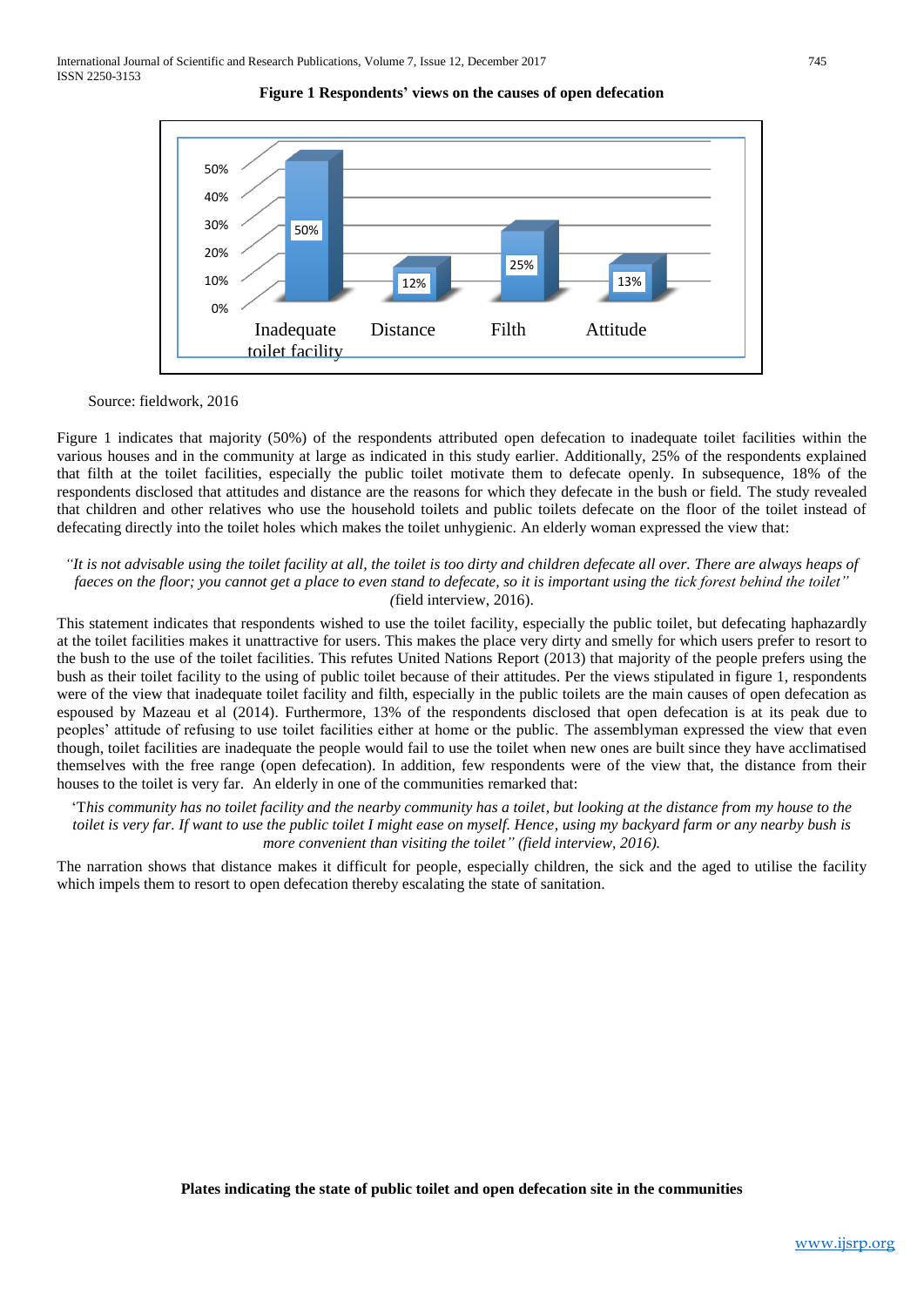

Source: Fieldwork, 2016

Plate 1 and 2 indicate the state of the public toilet and its environs whiles plate 3 shows the inside of the toilet. Plate 4 shows a household latrine in the community. The surroundings of the public toilet in plate 2 lies a refuse dump where community members use as a toilet facility instead of the constructed building. According to the respondents, the public toilet rooms are only four which triggered long queues and hence resort to defecating openly. Plate 5 indicates the open defecation area of the communities. It was observed that the open defecation site is also just behind the toilet facility in the community. The public toilet is flanked with refuse dump and forest as depicted in plate 2 and 5. This influenced them to openly defecate than using the toilet. This indicates that the nature of the toilet precludes people from using the public toilet. It was observed that even though, the CLTS programme is aimed at shaming members from open defecation and encouraging households to build their own toilet facilities, many households have no toilet at home. This influence them to use the forest, backyard farms and fuse dumps as toilet facilities.

## **Factors influencing open defecation**

### **Socio-cultural factors influencing open defecation**

Majority of the respondents, especially the household heads believed that using the filthy, heat and smelly toilet facility is an abomination which demeans their dignity. They expressed the view that the bad odour emanating from the toilet leaves a bad scent on their entire body which makes it difficult to mingle with other individuals. One of the respondents stated that: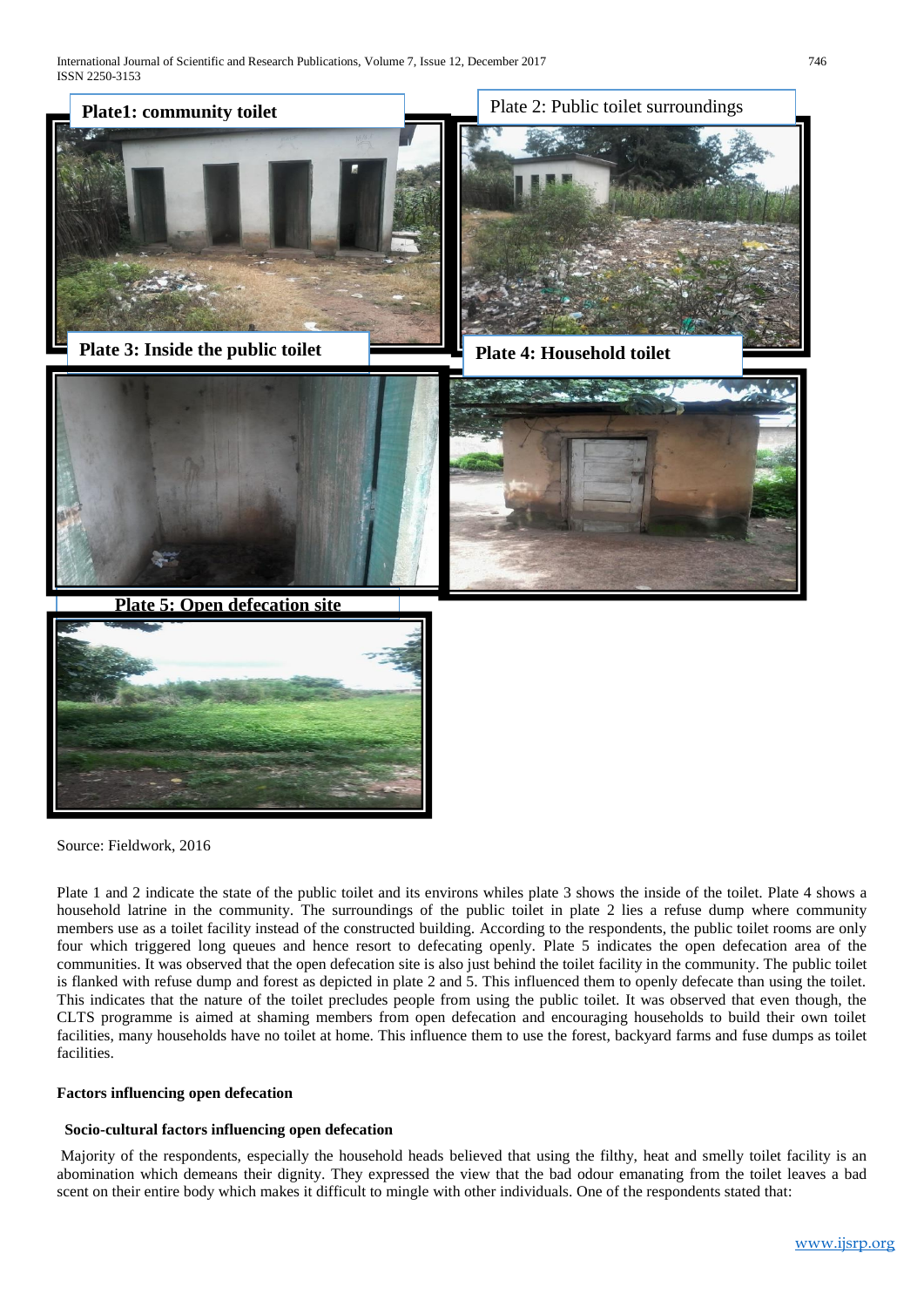'*I was at a gathering one day and I had nature's call to attend to, when I returned to the gathering, people were asking about where I was coming from, some even asked me whether I threw myself into the faeces in the toilet when there is free range as an alternative. I was disrespected at the gathering and got very embarrassed; I decided not to use the toilet again'* (field interview, 2016).

The expression of the respondent indicates that, the toilet facility, especially the public toilet is very smelly and filthy which disgrace them by leaving a bad odour on their bodies when they visit it and that prevent them from using the toilet thereby resorting to openly defecate. The study revealed that it is culturally impermissible for squatting on someone's faeces. To the respondents, one can incur curses on themselves when squatting on someone's faeces, because, one may not know the person on whose faeces one squats and this gives bad luck. According to the respondents, when a person's faeces fall on top of the other, that person would be unsuccessful in life. In addition, the respondents believed that visiting the toilet, especially the public at night endanger one's life because, evil spirits such as the witches and wizards hide in the toilet, especially the public toilet to harm humans. Laying emphasis on this, a female respondent confirmed that:

*'I had a diarrhoea at one night and I hurriedly ran to this public toilet and I saw something very tall like human heading towards my direction from the toilet. Since that day I have vowed not to visit the toilet again, I prefer the bush to the using of the public toilet'* (field interview, 2016).

Taking this statement into cognizance, the fellow believed that, it is a witch or wizard that pursued her that night. The study further revealed that respondents believed visiting the toilet, particularly the public in the night endangers one's life, because the sound of the frogs, fireflies and other animals believed to be witchcraft. They believe some spirits disguised themselves into such forms of animals to threatening humans. The respondents' believed that some evil spirits turned themselves into these animals to enable them feed on the faeces. The respondents further asserted that it is not culturally right to share the same toilet facility with your in-laws. The respondents continued that sharing the same toilet facility with a rival jeopardises ones life, especially at home. The explanation by the respondents indicate that the cultural belief of the people influence their behaviour to defecate in the open. This is in consonance with the findings of O'Connell (2014) and Water Aid Report (2014) that, some socio-cultural factors influenced people to resort to open defecation.

### **Economic influence of open defecation**

Understanding why community members are not using household toilets brought about many fantastic responses. The study disclosed that respondents wished to construct latrines destroyed by heavy rains but they are financially handicapped, which impels them to resort to open defecation. They were of the view that, lack of money to construct their own household's toilet compels them to defecate in the bush and into polythene bags for which they later throw them into the bush or the field. Respondents using KVIP or the pit latrine that requires dislodgment disclosed that, they find it difficult in getting the cesspit emptier trucks to empty their toilets due to financial constraints and this impels them to abandon their household toilet facilities thereby resorting to the forest and refuse dumps.

## **Agricultural influence of open defecation.**

Majority of the respondents indicated that defecating in the backyard farm fertilizes their farm products to yield in bountiful. This confirms a statement by a respondent that:

*'My children and I use the backyard farm as a toilet facility to serve as fertilizer for good yields of my crops'. Now look at the corn grown at the farm, it has yielded bountifully for which these Chinese fertilizers cannot fertilize the land this way; therefore, it is better not to waste this fertilizer on the toilet facility'* (field interview, 2016).

The statement of the respondents indicates that, defecating in the backyard farm helps to boost their crop yields which is even better than the imported compound fertilizers. Hence, there is no need to waste this fertilizer and purchase an exorbitant fertilizer from the market which is unaffordable. Additionally, majority of the respondents expressed the view that defecating in the bush helps the farmers' crops to yield plenteously and for that matter, it is better to always defecate in the forest to fertilize the land. Respondents disclosed that defecating in the bush is another way of feeding the hungry livestock such as pigs and domestic birds. A young man stated this:

*'…faeces help the pig farmers reduce the cost of feeding on the pigs because when we are defecating in the forest, you will see these animals standing behind us and making funny noises, waiting for us to finish quickly for them to devour the faeces; to me, the fattest pigs in this community are as a result of the faeces they feed on'* (field interview, 2016).

Per this statement, the respondent was of the view that, defecating in the bush and the field is another way of helping pig farmers to feed their hungry pigs and thereby cutting down the cost of feeding the animals.

## **Health factor influencing the open defecation**

Majority of the respondents explained that, the maggots at the toilet facilities, the bad odour and the heaped faeces cause them to feel nausea upon seeing things of such nature. They were emphatic that the filthy toilets cause them body itching. With this, they defecate in the forest and in the backyard farm to avoid these scenes. Others were of the view that, the bad odour and the heat that emanate from the toilet holes are unhealthy. To them, inhaling the unpleasant air, causes people, especially the asthmatic person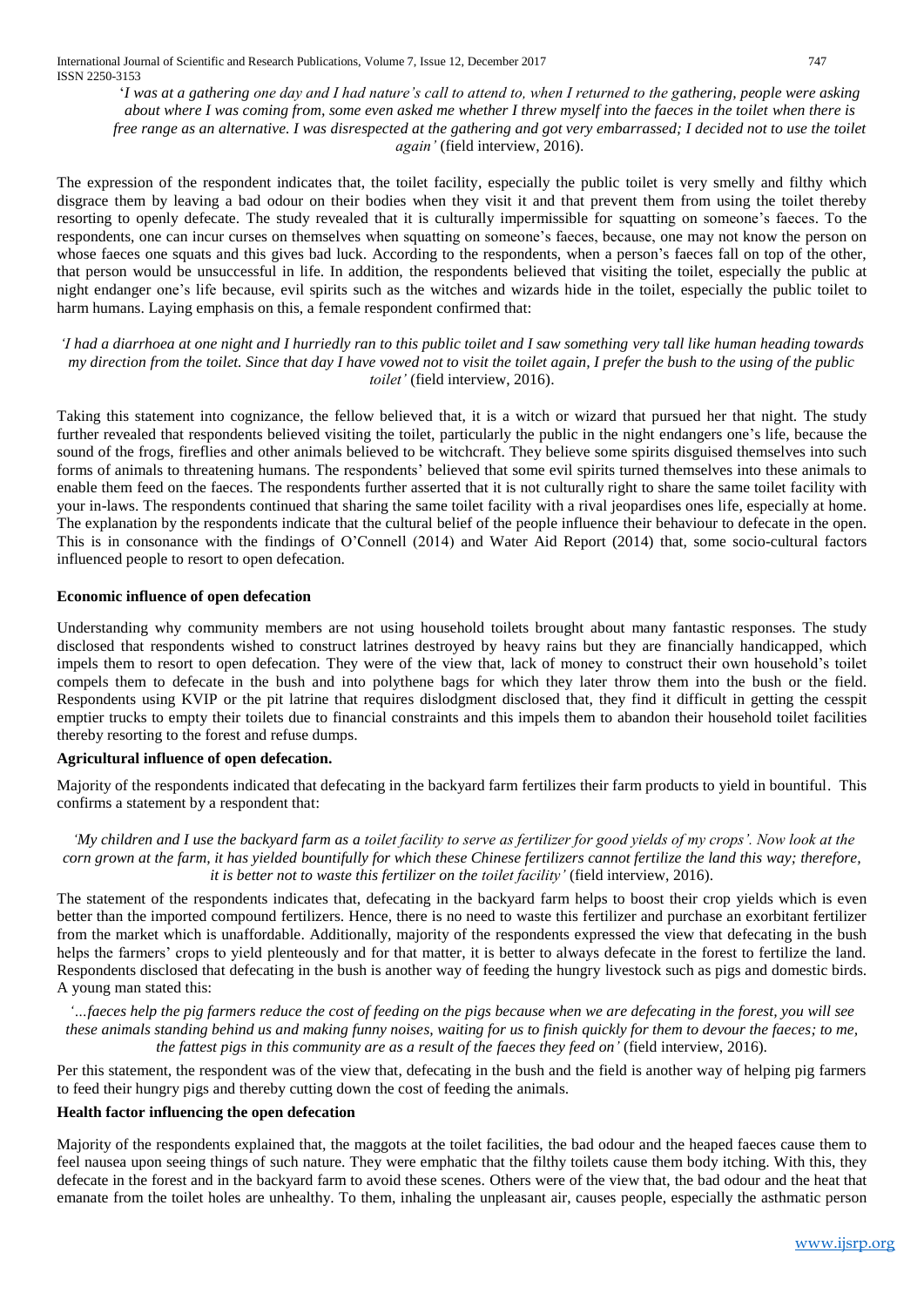to suffer at the toilet. The respondents alluded that it is imperative to visit open defecation areas to eschew these unacceptable scenes. A traditional female elder expressed the view that:

*'I don't use the toilet, because there is much heat emanating from the beneath of the toilet and this heat makes me contract candidiasis*. *So I prefer resorting to open defecation to the using of public toilet for which I have to seek for treatment after its use'* (field interview, 2016).

The narration above indicates that the female respondent resorted to defecate in the open for the fear of contracting candidiasis.

### **Implications of Open Defecation on the people in the Community**

#### **Health Implications**

Majority of the respondents explained that they often experience diarrhoea as the most common disease in the communities for which it mostly affects their children. The respondents emphasised that their children experienced headaches, frequent urination including urine colour changes, and feeling nausea which makes them drink too much water. The healthcare officer also corroborated the statement of the respondents by expounding that, children mostly contract diarrhoea since they always play and crawl on the ground soiled with faeces and walk barefoot on farm infected lands. The officer reiterated that diarrhoea is among the common cases of diseases in the communities in the district. This affirms Ghana Statistical Service Report (2013) that, diarrhoea is the third most common diseases in the communities due to the continuous practice of open defecation. The study discovered that typhoid and dysentery are among the diseases troubling them in the community which affects the health wellbeing of the people. In addition, female respondents added that at times they ended up exposing their private parts to the male defecator which jeopardises their lives. A female respondent stated this:

*'My young daughter was nearly raped by some miscreants' boys in the bush upon seeing the private part of my daughter'* (field interview, 2016).

Additionally, the respondents explained that they are always confronted with some wild reptiles such as snakes which at times bite them. Majority of the respondents disclosed that defecation in the bush sprinkles faeces on their bodies especially in the rainy season which causes body itching. Laying emphasis on this, a male respondent stated that:

*'I went to the field to ease myself and I saw maggot infested diarrhoea faeces being eaten by a fowl, my whole body itched until I visited the hospital for treatment, but I have no other option than to go to the bush since I have no toilet in my house and the public one is not a conducive place to go' (field interview, 2016).*

#### **Implications on the community**

The environmental sanitation officer disclosed that the selected communities are among the communities noted to be open defecation areas, this does not auger well for these communities. It was observed that, there are many flies in the community, especially in the morning. When one is going to the open defecation sites, there will be a myriad of flies following the person. Again, the members complain of many mosquitoes for which the environmental sanitation officer disclosed that since some members of the communities have reserved certain areas as defecation areas, they hardly weed the place for which those bushy areas breed mosquitoes to the detriment of their health.

### **Conclusion and Policy Implications**

Good sanitation as essential commodity which brings good health is of low quality in developing countries like Ghana. Consequently, people in these countries have to ease themselves when the need arises which has escalated the sanitation situations causing harm to many individuals. It is therefore not surprising that in 2014 Ghana, Nigeria and other developing countries in Africa recorded the highest cholera and diarrhoea cases in the region, which claimed many lives, particularly children, for which it has been reported that, diarrhoea kills children under five in every 15 seconds and degrading the environment in the region. Therefore, it is very imperative for community health and environmental sanitation officers to ensure good supervision on both household and public toilets for cleanliness. The study revealed among others that open defecation in the communities is as a result of inadequate toilet facilities, both public and household toilets, filth and attitude in the communities. The causes of this canker is attributed to socio-cultural, economic, agricultural and health factors. These factors have bred diseases such as diarrhoea, typhoid, dysentery and reptile bites which at times casualty is recorded. Poverty was identified as one of the variables coercing community members to defecate openly, because those who cannot afford using the public toilet would have wished to construct their own toilet facilities but they are financially handicapped and this propels them to resort to open defecation. Therefore, it is important for the government and other philanthropists to come to the aid of the people in the communities by giving them some incentives to empower them and to enable them improve on their agricultural products in order to earn money for other developmental projects. When this is done, members would be able to get money to dislodge faeces from toilet facilities rather than abandoning them to resort to the bush. Environmental sanitation officers should endeavour to ensure proper supervision for toilets to be emptied.

#### **Reference**

Asia Development Bank (2006). Sanitation and Wastewater Management: Saving Public Health and Sustaining Environment.